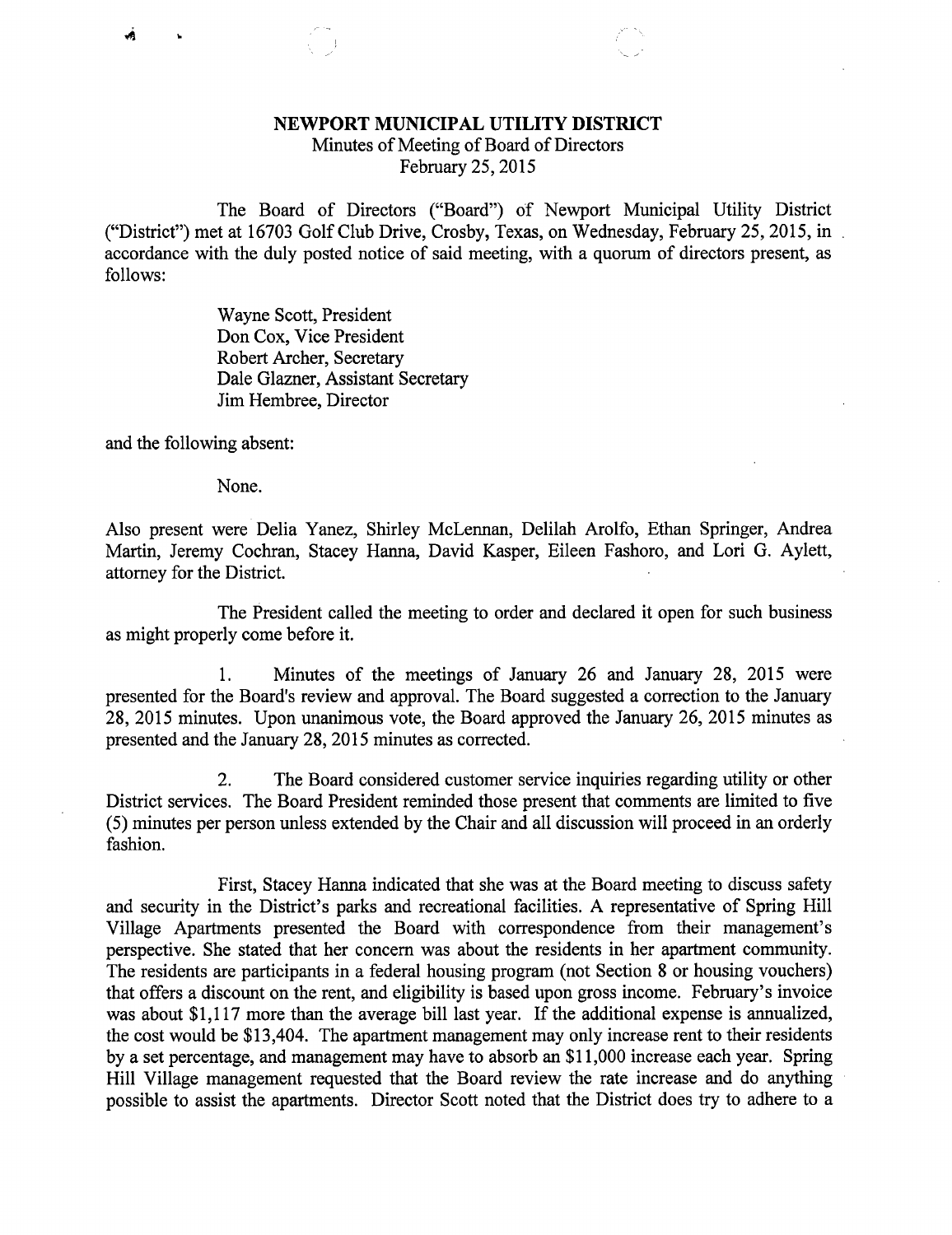budget and cut costs whenever possible. He further noted that the District's directors always try to be good stewards of the District's money. The Board discussed whether the customer would benefit from having separate irrigation taps, but because their usage rarely exceeds the minimum, there would not be much benefit. The Board thanked those present for their comments and noted that they would take all comments under advisement.

3. Shirley McLennan presented a bookkeeper's report, a copy of which is attached. She noted that Karla Efigenio had accepted another position, and Ms. McLennan is personally training Ms. Efigenio's replacement. The District has a six and one-half month reserve in the general fund. Ms. McLennan discussed the report in some detail with the directors. Director Scott asked about the electricity usage at Water Plant No. 1. The operator confirmed that preventive maintenance was performed at the plant during the month and so the usage numbers were correct.

The attorney presented a brief memorandum on whether the directors can use facsimile signatures. The bookkeeper had contacted the District's depository bank and obtained their form of a proposed order allowing the use of such facsimile signatures. The attorney noted that she had some qualms about the form of the order, as it attempts to indemnify the bank against any and all use of facsimile signatures. The Board noted that they would take the matter under advisement. Upon unanimous vote, the Board approved the bookkeeper's report as presented and authorized payment of checks listed thereon.

4. Delia Yanez presented a tax assessor/collector's report, a copy of which is attached. As of the month's end, 2014 taxes were 85.96% collected. As of today's date they are now 99% collected. All prior years are also over 99% collected. 12 checks and two wire transfers were presented for the Board's review and approval. Upon unanimous vote, the Board approved the tax assessor/collector's report as presented and authorized payment of bills listed on the report.

5. There was presented the attached Resolution Authorizing Petition Challenging Appraisal Records. The attorney noted that the preliminary tax roll comes out in May, and the tax assessor has a limited amount of time to challenge any errors or omissions that he sees on the preliminary roll. The tax assessor should be authorized to make such challenges on the District's behalf. Upon unanimous vote, the Board approved the Resolution as presented.

6. Andrea Martin presented a billing and collections report. Total current payments were \$231,666.41, while total current billing was \$241,592.68. 30-day arrears stood at \$42,977.18, but as of today's meeting the arrears stand at \$11,423.13. There were 29 new connections in the District, of which 23 were owners and six were renters. Of those new connections, three were new homes, and 26 were pre-existing homes. 12 accounts were finaled, and there were 67 vacancies.

Ms. Martin then presented a statistical analysis of water consumption by residents. 834 accounts used 4,000 gallons or less, 1,693 accounts used 4,000 to 10,000 gallons, 383 accounts used 10,000 to 20,000 gallons, 30 accounts used 20,000 to 30,000 gallons, and 13 accounts used 30,000 to 40,000 gallons.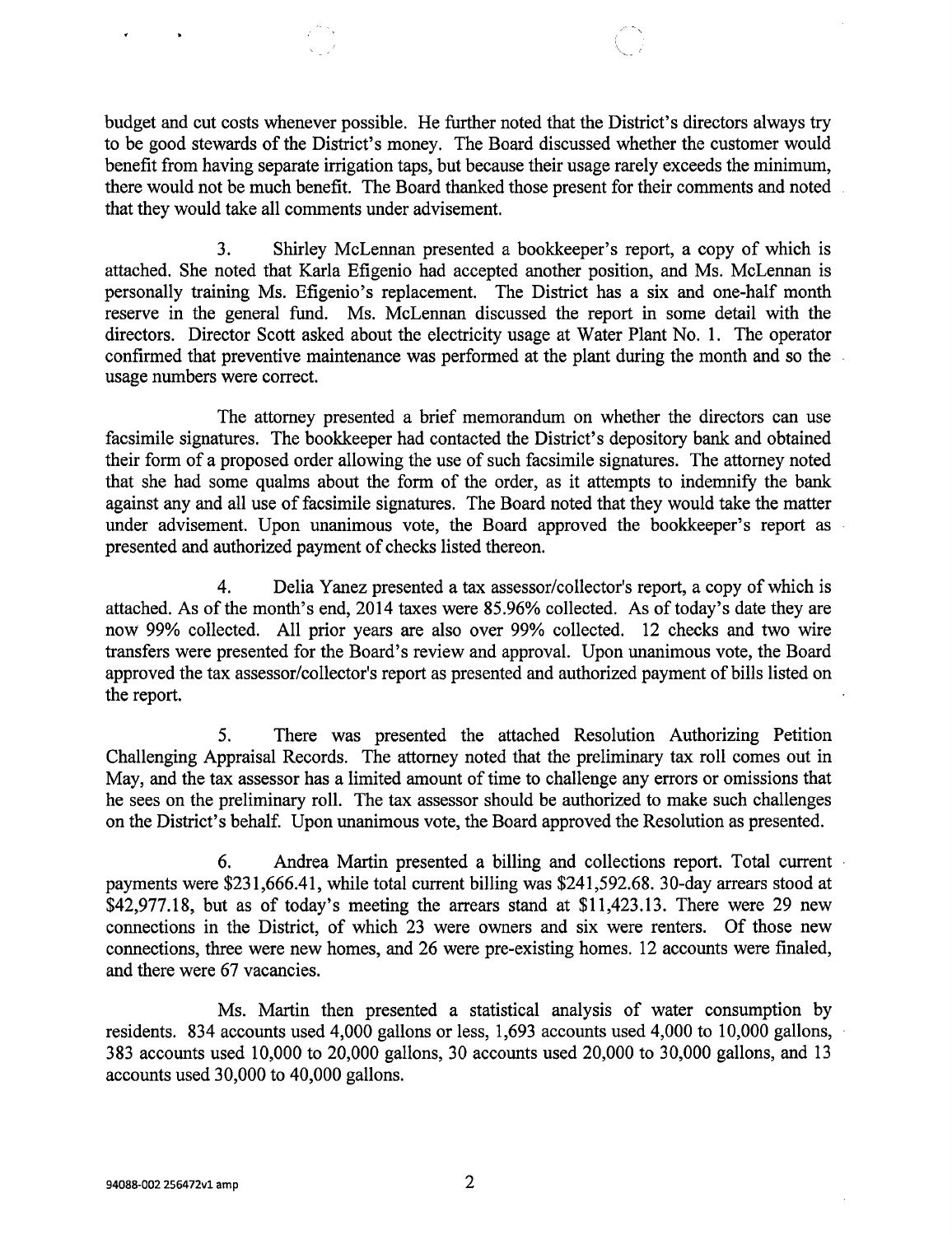Ms. Martin then presented a report on behalf of Aggressive Waste regarding the status of garbage collections. Two yellow tags were issued for non-compliant household trash, and 10 yellow tags were issued for non-compliant heavy trash. The Board briefly discussed the heavy trash limitations that were established by Aggressive Waste in their contract.

Upon unanimous vote, the Board approved the billing and collections report as presented.

7. Eileen Fashoro presented a developer's report on behalf of Rampart. Rampart has entered into a contract to sell 15 acres next to the church site in the District for development as single family homes. The proposed buyer is Rochester Enterprise, and they are also looking at an adjacent five acres that is owned by a third party. In addition, Rampart is negotiating a contract for sale of 9.9 acres at the corner of Golf Club and County Club, which may be developed into one-half acre lots. If that tract goes under contract, Rampart will identify the name of the purchaser.

Rampart is working with Lennar on the sale of Section 8 lots. They have applied to the City of Houston to replat the subdivision to 190 lots. Finally, Ms. Fashoro noted that Rampart is talking to the oil company about a new pipe gate to be located at the entrance on South Diamondhead to the sewage treatment plant site. She asked the Board to notify her if the Board wanted to restrict access to the road in any way. The District operator noted that they already had a pipe gate to restrict access at the turnoff to the sewage treatment plant.

Ethan Springer reported on activities on the Villas tract. Utility construction is almost complete, and home construction will begin in March.

The attorney noted that Nino Corbett phoned her to say that he was still working on plans for development.

8. The Board reviewed the report from the operations and engineering meeting and related matters. The engineer noted that he had received a request from MUD 50 on available sewage treatment plant capacity and had responded on behalf of the Board that none was available.

The operator noted that they tried to seed some wildflowers on the park sites and the trails, but people are pulling the flowers out of the ground as soon as they germinate. Jeremy Cochran and Director Hembree discussed budget items that could be taken from the District's capital projects fund to clear out the account. The operator is also working with bookkeeper to make sure that all expenses are coded to the correct years. Director Hembree noted that the larger meters should be calibrated on an annual basis when the District's well meter is calibrated.

The operator noted that the District has experienced increased electricity consumption at the lift stations due to the wet weather. Excessive rainfall causes inflow and infiltration, which causes the lift stations to pump more, which raises the electricity bills at the lift station and the sewage treatment plant. The operator noted that the District must be continually vigilant about identifying and eliminating inflow and infiltration. The engineer noted that he would review the status of the District's inflow and infiltration control efforts in the hopes to identify sections which should be smoke tested.